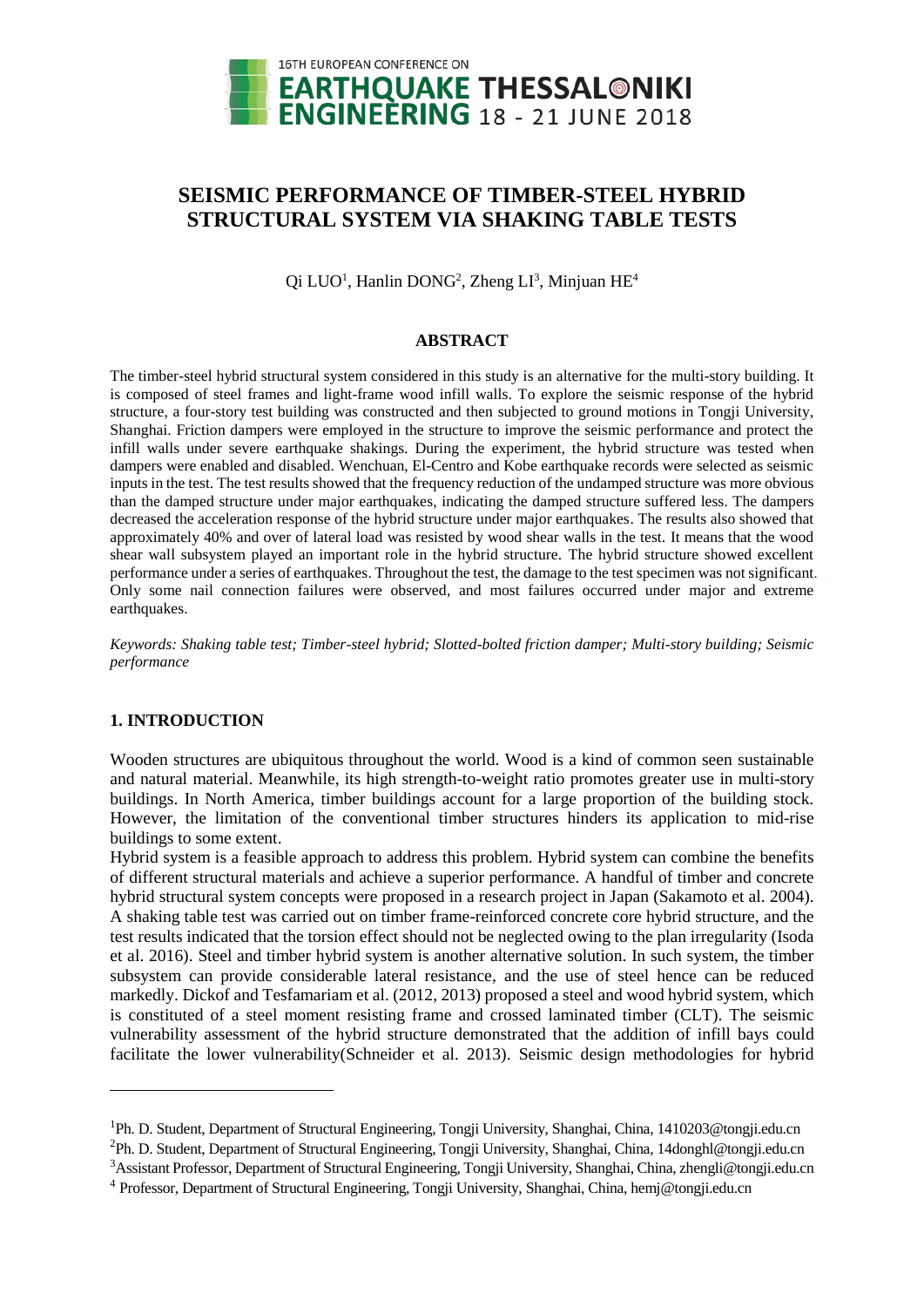structures were developed and validated to be effective to control the displacement under earthquakes (Tesfamariam et al. 2015; Bezabeh et al. 2016). Besides CLT panels, light-frame timber shear walls were also employed as the infill system in the hybrid structure. The infill wood walls can cooperated with the steel frame effectively, and the lateral capacity of the hybrid structure increased substantially (He et al. 2013). According to the analytical result on load-sharing mechanism, the wall-to-frame stiffness ratio was suggested to be greater than 1.0 (Li et al. 2015).

The steel frame infilled with light-frame timber shear walls has sufficient lateral resistance. Moreover, such structural system can speed up the construction progress due to the high level of prefabrication. However, the lack of the thorough study on seismic behavior is an impediment to the development of the timber-steel hybrid structure. This paper presents a series of shaking table tests on timber-steel hybrid shear wall system. In order to avoid unrepairable damage under severe seismic excitations, slottedbolted friction dampers were employed in the hybrid structure. The seismic behavior of the damped and undamped hybrid structure were compared.

## **2. DESCRIPTION OF TEST SPECIMEN**

#### *2.1 Geometry of the specimen and the structural elements*

The prototype building was a common four-story office building in China. One bay of the prototype building was separated as a partial sub-structure, and the partial sub-structure was further scaled to 2/3 of the original size to serve as the shaking table test specimen. Figure 1 presents the test specimen and detail of the plan views. The specimen has a rectangular plan, 8.00m by 3.75m in axis. The total height of the structure was 8.80m, and the height for each story was identical.



Figure 1. Test building and plan view of the specimen

The hybrid structure involves steel moment-resisting frame and wood infill walls. The steel frame was formed with hot-rolled H-shaped steel, and the steel profiles were manufactured using Q235 low carbon steel. The nominal strength of the steel was 235 MPa in accordance with Chinese Code for Design of Steel Structures (Ministry of Construction of the People's Republic of China 2003). From the story one to the story three, the columns sections were  $HW150\times150\times7\times10$ , whereas the columns section for the top story were HW125×125×6.5×9. Nearly all the beams were HW125×125×6.5×9 except that the beams in Y direction for the top story were  $HW100\times100\times6\times8$ . For the sake of prefabrication, field bolted splice connections were adopted as the beam-to-column connections, and high-strength grade 8.8 bolts served as the fasteners in the connections. Thus there was no welding work on site.

The frame of the wood infill walls included 38mm by 89mm SPF (Spruce-Pine-Fir) lumber of No. 2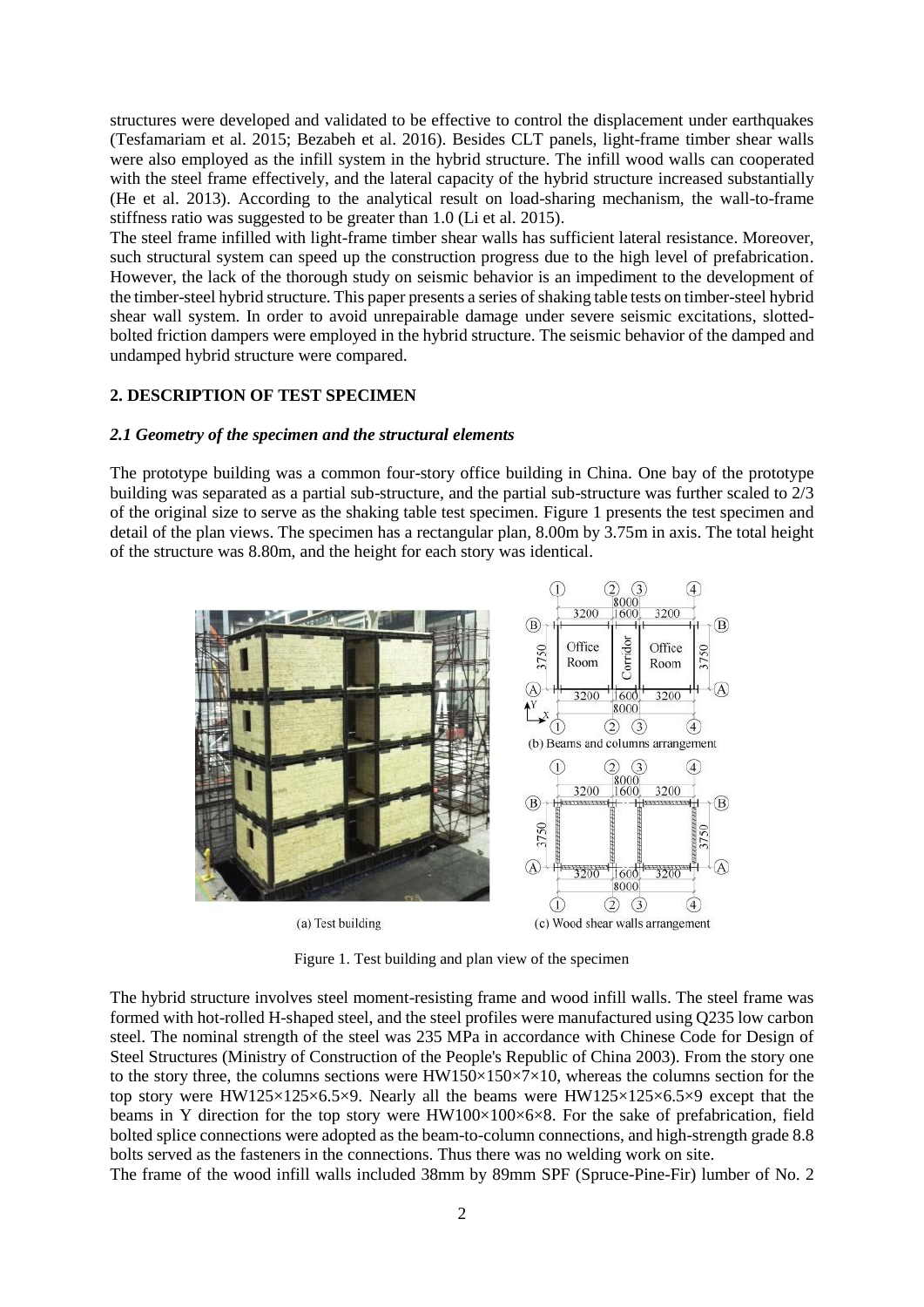grade. 12 mm-thick OSB (oriented strands boards) panels served as shear wall sheathings, and the wood shear walls were sheathed on outside or double sides due to the structural needs. Figure 2 illustrates the configuration of the wood walls. The window openings were set on the exterior walls in Y direction, while the door openings were set on the interior walls in Y direction. The nail spacing is the key determinant of the capacity and stiffness of the timber shear walls. Table 1 summarizes the nail spacing of the wood infill walls. The floors of the test specimen were light-frame timber diaphragms, which were constituted of SPF lumber joists and OSB sheathings. The cross section of the joists was 38 mm by 184 mm, and the thickness of the sheathing panels was 15 mm.



Note: the dimensions in the brackets are the size of walls for top story.(Unit: mm)

Figure 2. Configuration of wood walls

| <b>Story</b> | Nail spacing for walls in X direction |          | Nail spacing for walls in Y direction |          |
|--------------|---------------------------------------|----------|---------------------------------------|----------|
|              | Perimeter/mm                          | Inner/mm | Perimeter/mm                          | Inner/mm |
| 4            | 125                                   | 250      | 150                                   | 300      |
| 3            | 150                                   | 300      | 100                                   | 200      |
| ∍            | 100                                   | 200      | 75                                    | 150      |
|              | 75                                    | 150      | 75                                    | 150      |

Table 1. Nail parameters for the wood walls.

Note: the walls in the X direction in top story were one-side sheathed, while others were two-sides sheathed

## *2.2 Frame-to-wall connection*

The frame-to-wall connection of the hybrid structure should be designed carefully to avoid potential problems derived from material incompatibility. The reliability of connections is the essential factor for the collaborative work between steel frame and wood shear walls. In the meantime, it should be feasible for the connection to be switched to be a damper when needed. As can be seen in the Figure 3, two inverted L-shaped connectors and an inverted Y-shaped connector constituted the slotted-bolted damper connection. High-strength bolts facilitated the inverted L-shaped connectors to be connected to the beam flange, whereas self-tapping screws facilitated the inverted Y-shaped connectors to be fixed on the timber shear walls. In each inverted L-shaped connector, there were two milled recesses which constrained the slip of the friction pads during the test. If all the three bolts were inserted into the holes in the connection, the inverted L-shaped connectors could not slide relatively to the inverted Y-shaped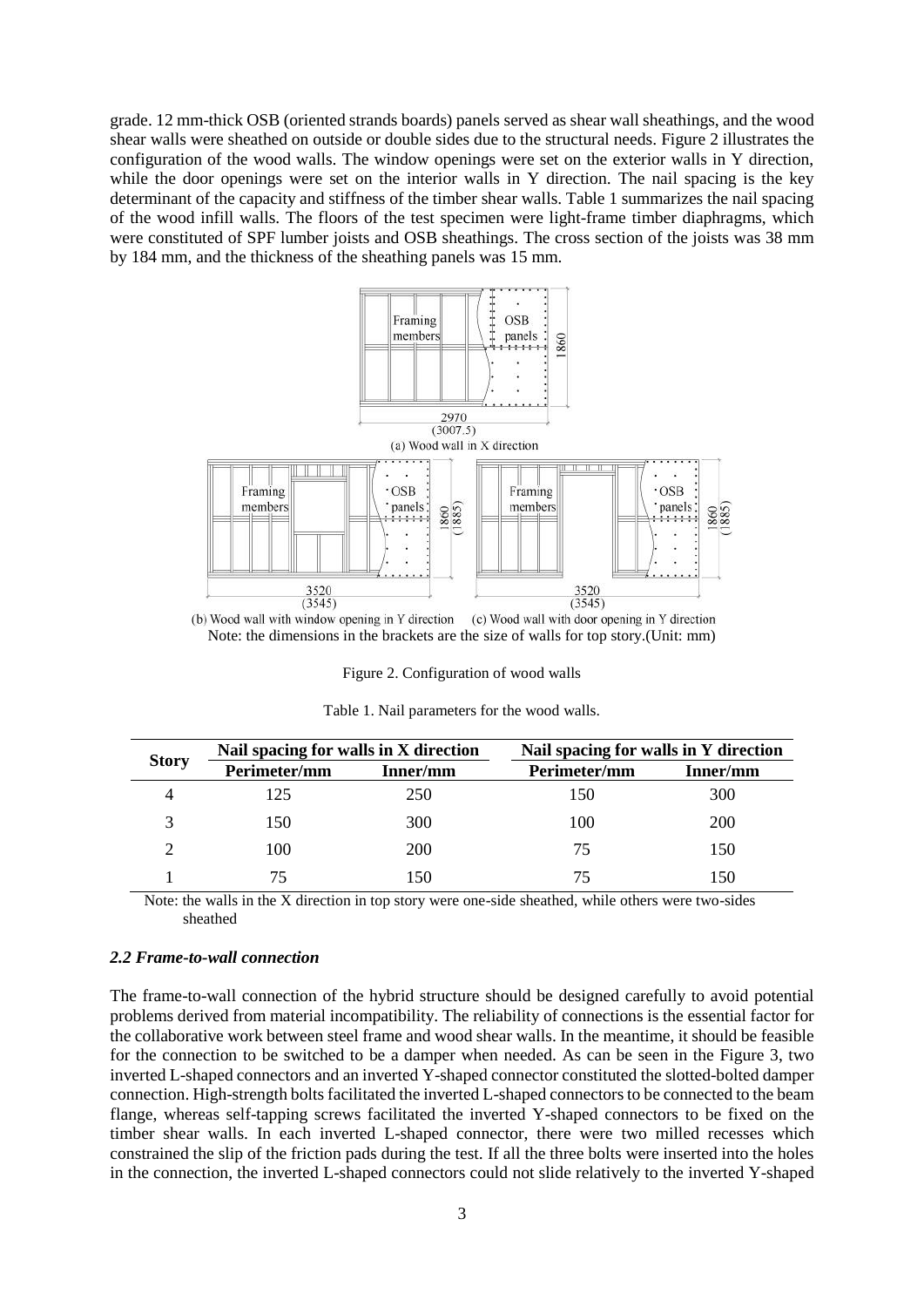connector. If the two bolts in the side holes were withdrawn, the middle bolt could move along the longitudinal direction of the slotted holes in the inverted Y-shaped connector, and then the connection could serve as a damper. In order to control the activation force of the dampers, specific bolts torques were applied to the middle bolts in different stories. If the shear force carried by the damper connection surpasses the activation force, it will start to slide. The damper connection can increase the energy dissipation of the hybrid structure and protect the timber walls. In the test, the connections of the walls along X direction from story one to story three could be switched to be dampers when needed.



Figure 3. Configuration of slotted-bolted damper connection

### *2.3 Additional mass*

In consideration of the seismic mass except for the as-built load, mass blocks were added to the floor for each story. To be more realistic, the weights of plumbing, floor finishes, insulation and the exterior finish were taken into consideration. Conforming to the Chinese Code for seismic design of buildings (Ministry of Housing and Urban-Rural Development of the People's Republic of China 2010), the equivalent seismic mass of the prototype included all the dead load and half of the live load. Due to the limitations of the shaking table, the similitude factors for the acceleration and elastic modulus were determined as 2.0 and 1.0, respectively. According to the similitude law, the similitude factor for the mass was 2/9. As a consequence, the additional masses were 7955 kg, 7955 kg,7955 kg and 5115 kg for story one to story four, respectively.

### *2.4 Construction*

The construction of the test specimen lasted for approximately half a month. Besides, it took over one week to be ready for the test, including the preparations of the measuring system and other related works. The steel members and wood shear walls were manufactured in different factories and then were transported to the laboratory. Steel columns were erected first, and then steel beams were spliced to the stub beams which were welded to the columns in the factory (see Figure 4 (a) and (b)). As can be seen in Figure 4 (c), the prefabricated wood infill walls and timber diaphragms were installed. After that, the test specimen was conveyed on the shaking table (see Figure 4 (d)).

## **3. TEST SET UP AND INPUT GROUND MOTION**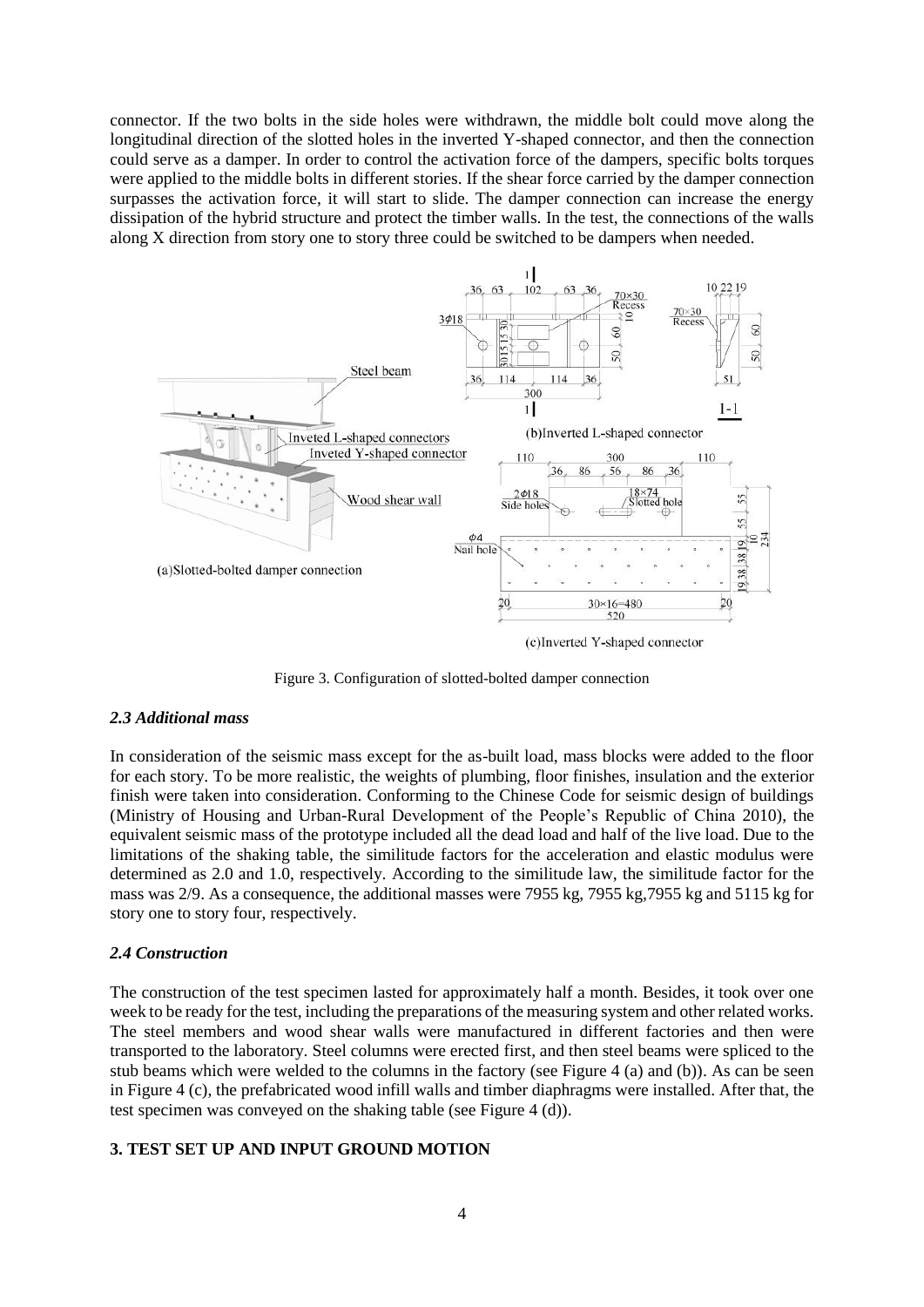### *3.1 Instrumentation*

Different types of sensors were installed in order to obtain the response of the test specimen. Displacement, acceleration and strain were involved in the measuring system in the test. The displacement transducers monitored the horizontal displacement of each story of the specimen. The accelerometers were capable of measuring the acceleration response of the structure and acquiring the change of the fundamental frequencies during the test. The strain gages made it possible to obtain the shear force in the steel columns. As shown in Figure 5, one steel segment near the point of inflection of steel column was selected. The bending moments at upper and lower section of the steel segment (*M<sup>u</sup>* and *Ml*) were respectively measured by strain gages. The shear force *V* was calculated based on the bending moments and the length of the steel segment. The total shear force resisted by each story was derived from the known acceleration and mass. Accordingly, the proportion of the lateral load carried by timber shear walls could be determined. During the test, the measurement sampling of the seismic excitations was performed with a frequency of 256 Hz.



Figure 4. Construction of the test specimen



Figure 5. Calculation approach for the shear force in columns

# *3.2 Input Ground Motion*

Sichuan Province is an earthquake-prone region in the southwestern part of China. The prototype was assumed to be in Sichuan, with a seismic precautionary intensity of Degree 8. In accordance with the Chinese code, the design basic acceleration of the ground motion is 0.20g. In order to explore the seismic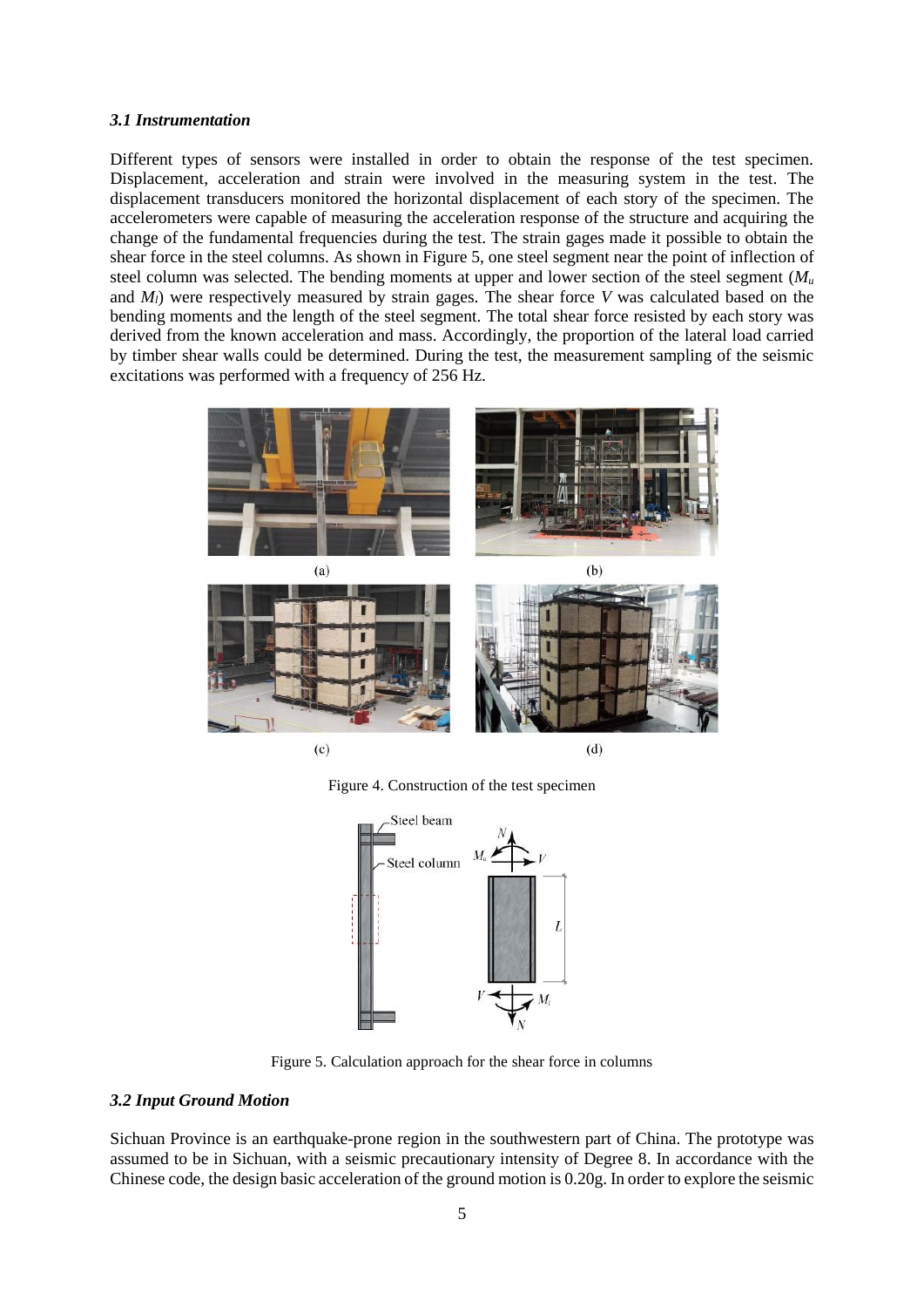performance of the timber-steel hybrid structure, minor, moderate, major and extreme earthquakes were involved in the test, corresponding to peak ground accelerations (PGA) of 0.07g, 0.20g, 0.40g and 0.51g, respectively. According to the laws of similitude, the PGA of the input excitations should be further scaled by  $S_a = 2.0$ . It means that the PGA of these four levels of seismic inputs should be scaled to 0.14g, 0.40g, 0.80g and 1.00g, respectively. In the meantime, a time similitude factor of 0.5774 was applied to the time of the input excitations. The hybrid structure was subjected to three earthquake records, i.e. Wenchuan earthquake ground motion (China, 2008), El-Centro earthquake ground motion (America, 1940) and Kobe earthquake ground motion ( Japan, 1995). All the seismic excitations were applied along the X direction. Figure 6 presents the scaled earthquake waves and the spectral accelerations. The investigation concerns the implication of the dampers on the seismic behavior of the hybrid structures. As mentioned previously, the status of the dampers (enabled or disabled) could be easily changed by inserting or withdrawing the bolts in the side holes of the damper connections. For the same seismic intensity, the specimen with enabled dampers was subjected to the seismic excitations first, and then the dampers were disabled. The test was carried out in seven stages, which is presented in Figure 7.



Figure 6. Scaled earthquake ground motions and spectral acceleration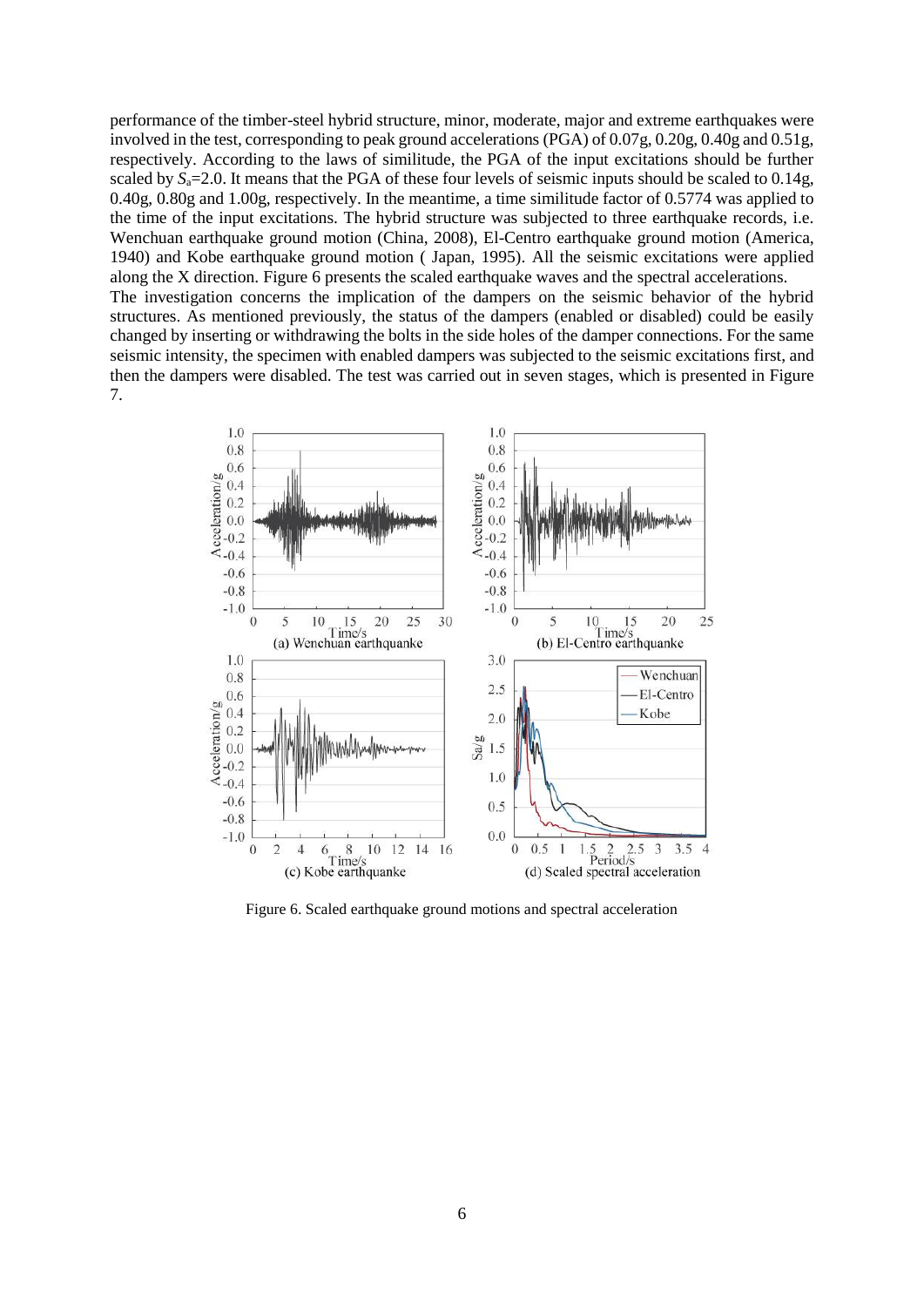

Figure 7. Flow chart of the test stage

# **4. TEST RESULTS**

#### *4.1 Fundamental frequency and mode shape*

White noise scanning was performed to acquire the change of the fundamental frequencies and determine the mode shapes of the specimen. It can help to evaluate the damage experienced by the hybrid structure during the test. The time history of the acceleration recorded by accelerometers was utilized to generate the transfer function. The results indicated that the frequency reductions were mainly induced by El-Centro and Kobe earthquakes during the test. Figure 8 shows the transfer function (TF) amplitude of test specimen before and after El-Centro earthquake with a PGA of 0.80g. The TF amplitude of both damped and undamped hybrid structure changed after El-Centro earthquake. This gives an indication of the damage experienced by the building. As can be seen in Figure 8, the change of the TF amplitude of the undamped structure was more apparent.



Figure 8. Transfer functions before and after El-Centro earthquake (PGA=0.80g)

After three major earthquakes were carried out on the damped structure, bolts were inserted into the side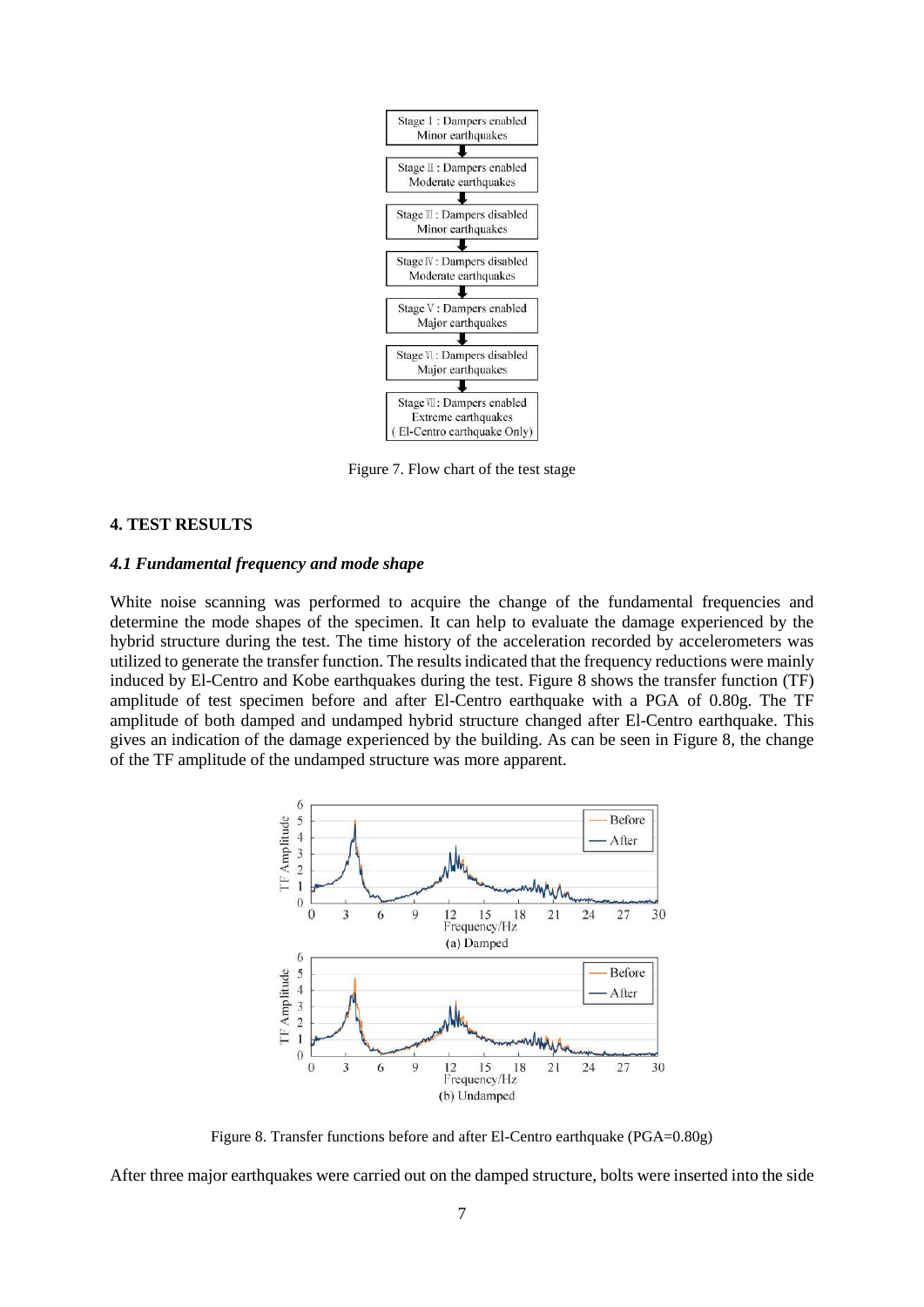holes of each damper and then the test specimen was switched to the undamped structure. This process led to a slight increase in the stiffness of the specimen. Coincidently, the fundamental frequencies for the damped and undamped structure before the El-Centro earthquake (PGA=0.80g) were identical, namely 3.813Hz. However, after the earthquake, the frequency decreased to 3.750Hz and 3.719Hz for the damped and undamped structure, respectively. It indicates that the dampers indeed reduced the damage to the hybrid structure.

Figure 9 shows the mode shapes of the test specimen before and after three major earthquakes. It is manifest that the change of the mode shape was not significant.



Figure 9. Mode shapes of the specimen before and after three major earthquakes

# *4.2 Acceleration*

Excessively high accelerations under earthquakes may lead to severe consequence, especially for upper stories of buildings. Owing to high acceleration responses, habitants may feel uncomfortable or even suffer from the falling objects. Figure 10 shows the acceleration responses of the hybrid structure under El-Centro earthquakes. The acceleration responses in upper stories were relatively high. The accelerations for the damped and the undamped structure reached 1.51g and 1.68g under major earthquake, respectively. The acceleration responses were reasonable under this seismic intensity. The accelerations for damped and undamped structure under minor earthquake were almost the same, while the difference under major earthquake was obvious. It means the dampers can reduce the lateral load and overturning moment under severe earthquakes. The acceleration amplification factor decreased as the seismic intensity increased. Throughout the whole test, the amplification factor varied from 0.65 to 3.08.



Figure 10. Acceleration response under El-Centro earthquakes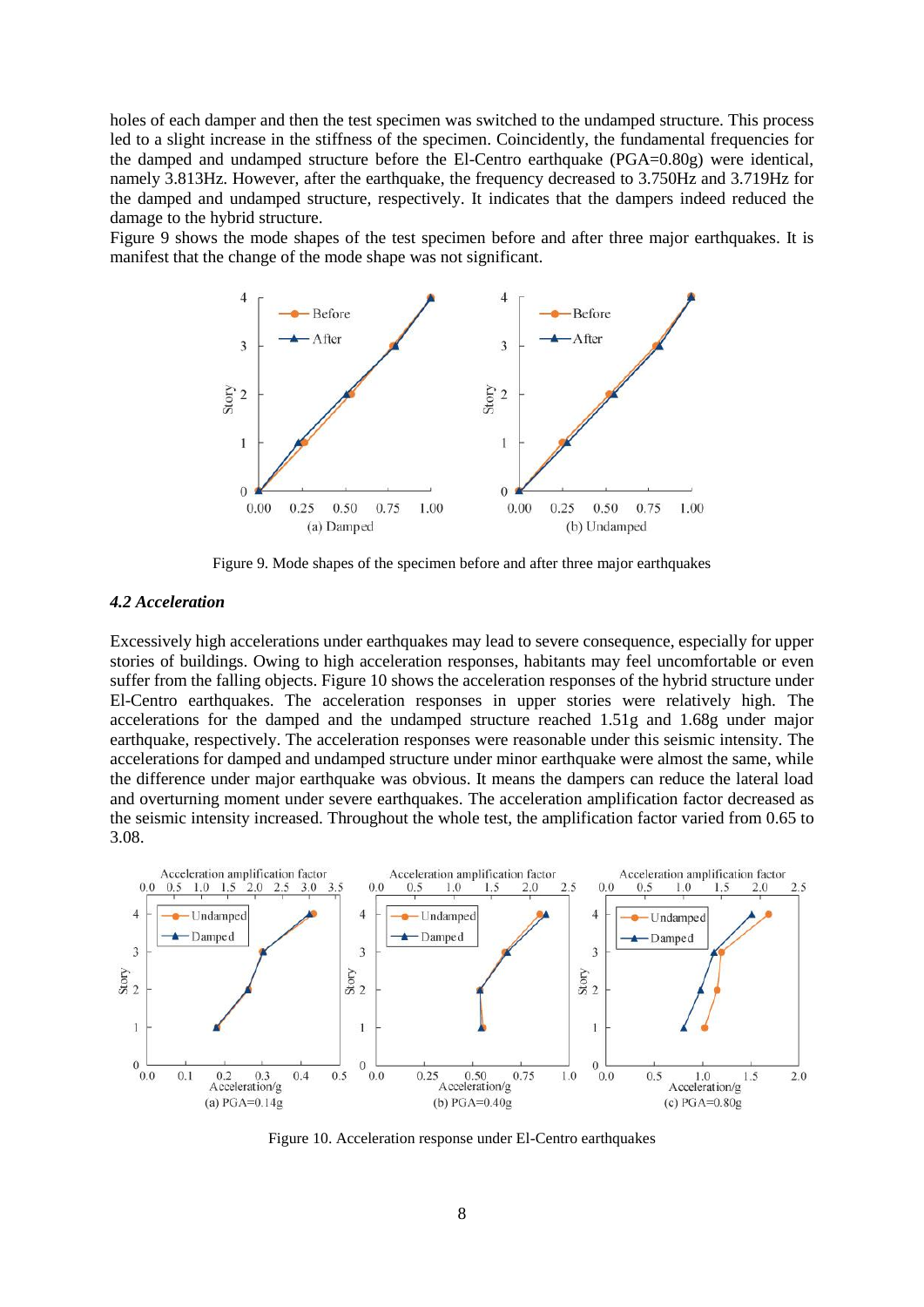#### *4.3 Displacement*

The displacement profiles under El-Centro earthquakes with different intensities are presented in Figure 11. It can be seen that the difference of the displacement for the damped and the undamped structure under minor and moderate earthquakes was not considerable, while the difference under the major earthquakes was more apparent. Maximum roof displacement of 67mm was recorded under extreme earthquake when the dampers enabled. The inter-story drift for the story two was larger than that for other stories, and the maximum inter-story drift ratio was approximately 0.9% under extreme earthquake, which indicated the sufficient stiffness and capacity of the structure.



Figure 11. Displacement response under El-Centro earthquakes

# *4.4 Load sharing*

An important concern about the timber-steel hybrid structure is the collaborative work of the two subsystems. The peak force ratio *R* was defined to assess the percentage of the lateral load resisted by wood walls. The ratio *R* can be calculated as follow. When the inter-story shear force for a certain story reached positive and negative peak value, calculate the corresponding ratios of the shear force in wood infill walls against the inter-story shear force, respectively. Then the ratio *R* can be determined as the mean value of these two ratios. Figure 12 illustrates the peak shear force ratio under El-Centro earthquake with a PGA of 0.80g. The dampers indeed caused some difference in peak shear force ratio. In general, the magnitude of *R* decreased story by story. For the story one, the ratio *R* was approximately 40%, which gave an indication that the wood infill system carried a considerable percentage of lateral load. Throughout the whole test, the peak shear force ratio descended as the intensity increased.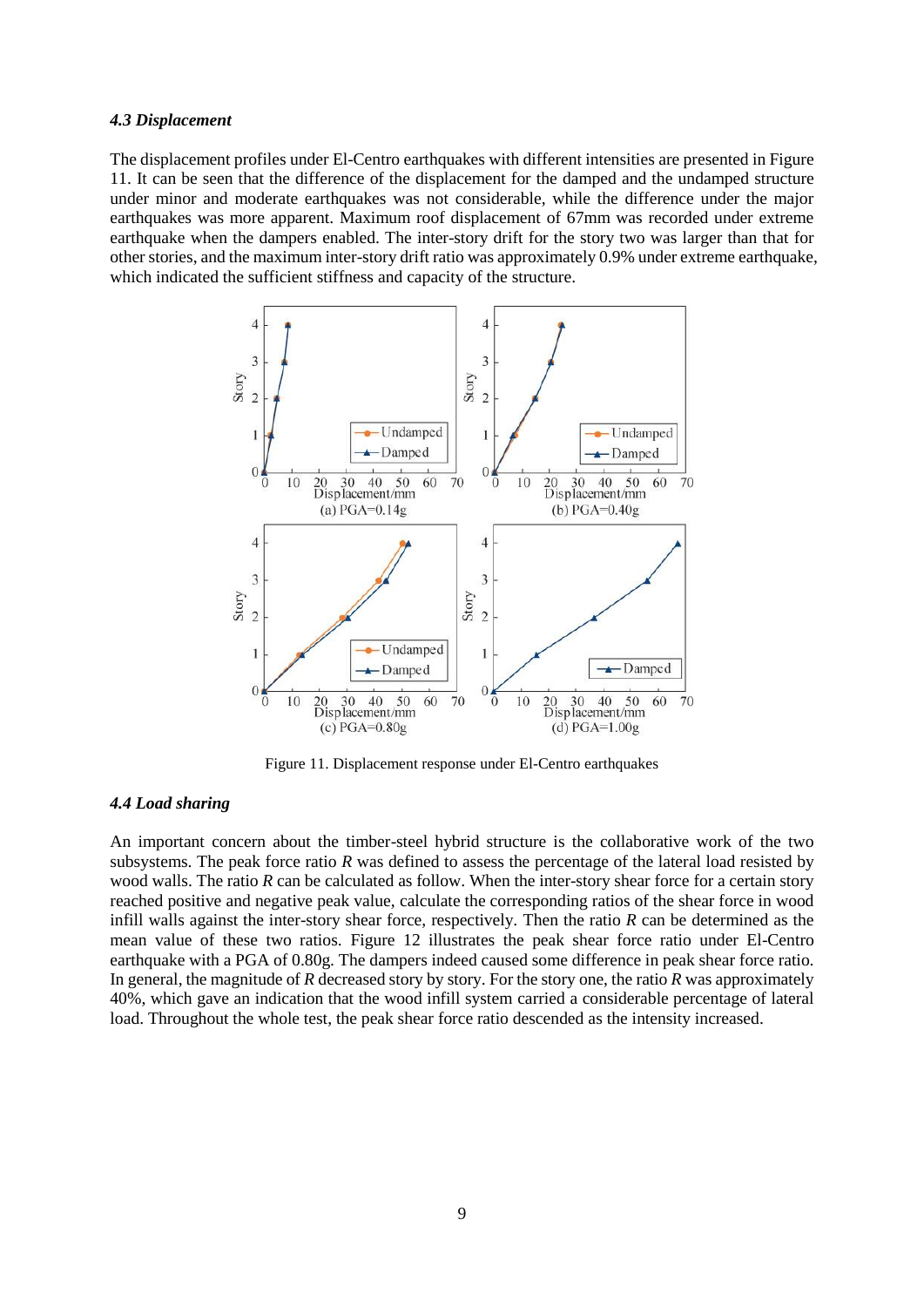

Figure 12.Peak shear force ratio under El-Centro earthquake (PGA=0.80g)

#### *4.5 Damage Observations*



Figure 13.Damage Observations

The damage observations of the test specimen were given in Figure 13. The failure mode was the failure of nail connections in the wood infill walls. Figure 13 (a) and (b) showed nail embedment and nail pulling-out, which were mainly located at the edge and corner of the sheathing panels. As can be seen in Figure 13(c), the corner of an OSB panel was broken. Figure 13 (d) presents the nail pierced through the stud. Damaged nail connections were observed primarily after major and extreme earthquake shakings. The damage to the structure was not serious, which demonstrates a great overall seismic performance of the hybrid structure.

#### **5. CONCLUSIONS**

The seismic behavior of the timber-steel hybrid structures and friction dampers (aiming for improving the performance of structures under severe earthquakes) were investigated by shaking table tests. The acceleration and displacement responses indicated that dampers were not activated obviously under minor and moderate earthquakes. During the major earthquakes, dampers indeed worked effectively. In comparison with the undamped structure, dampers reduced the damage to the structure and decreased the acceleration response, leading to lower lateral load and overturning moment.

During the tests, the acceleration and displacement responses were reasonable. The structure had sufficient stiffness and capacity. The result of the peak shear force ratio indicated the shear force carried by the wood shear walls accounted for a significant proportion of the total lateral load. The main failure mode observed was nail connection failure. The hybrid structure showed a good seismic performance, and no significant damage was observed throughout the test.